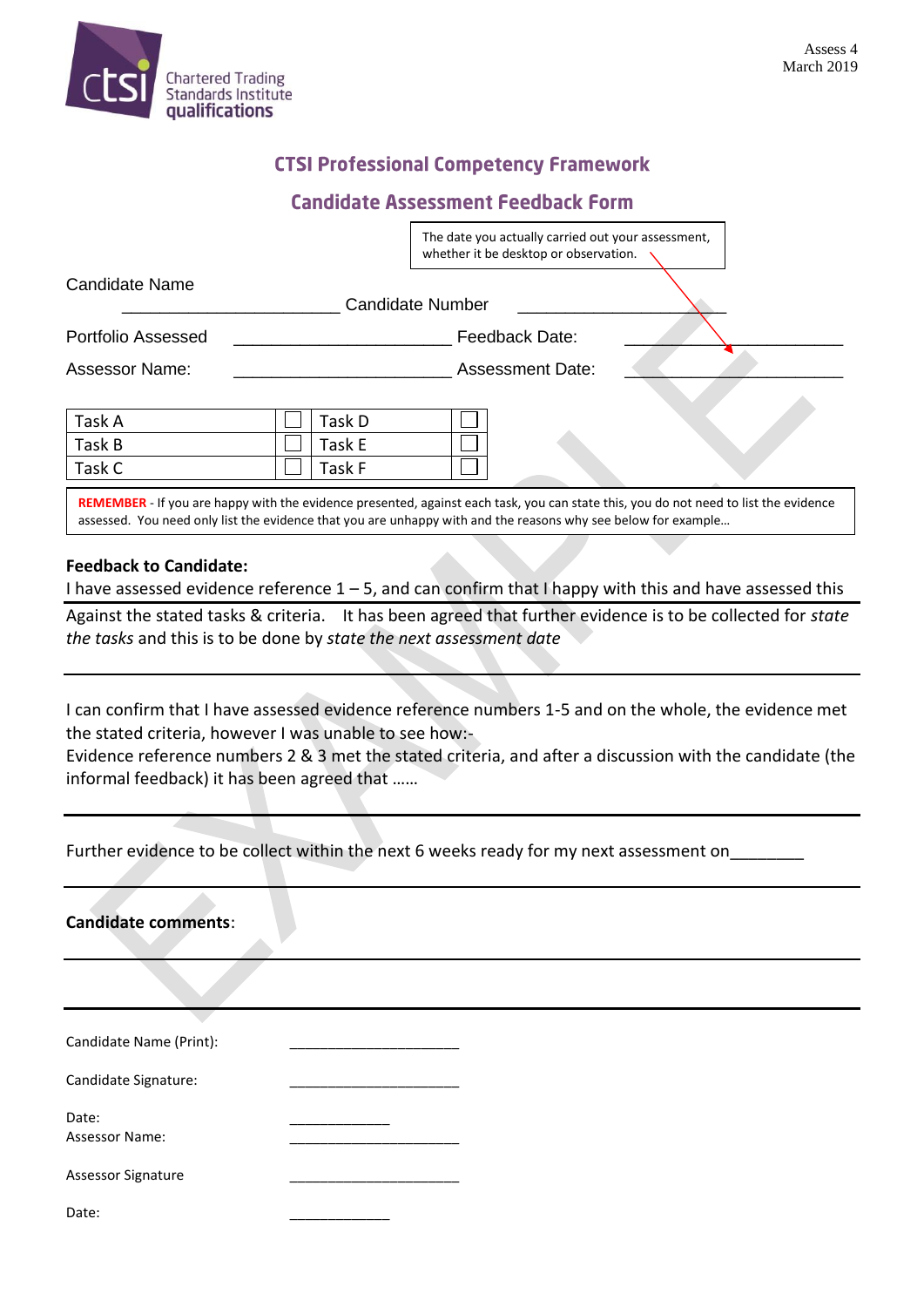

## *Continuation Sheet Assessor Feedback/Candidate Comments*